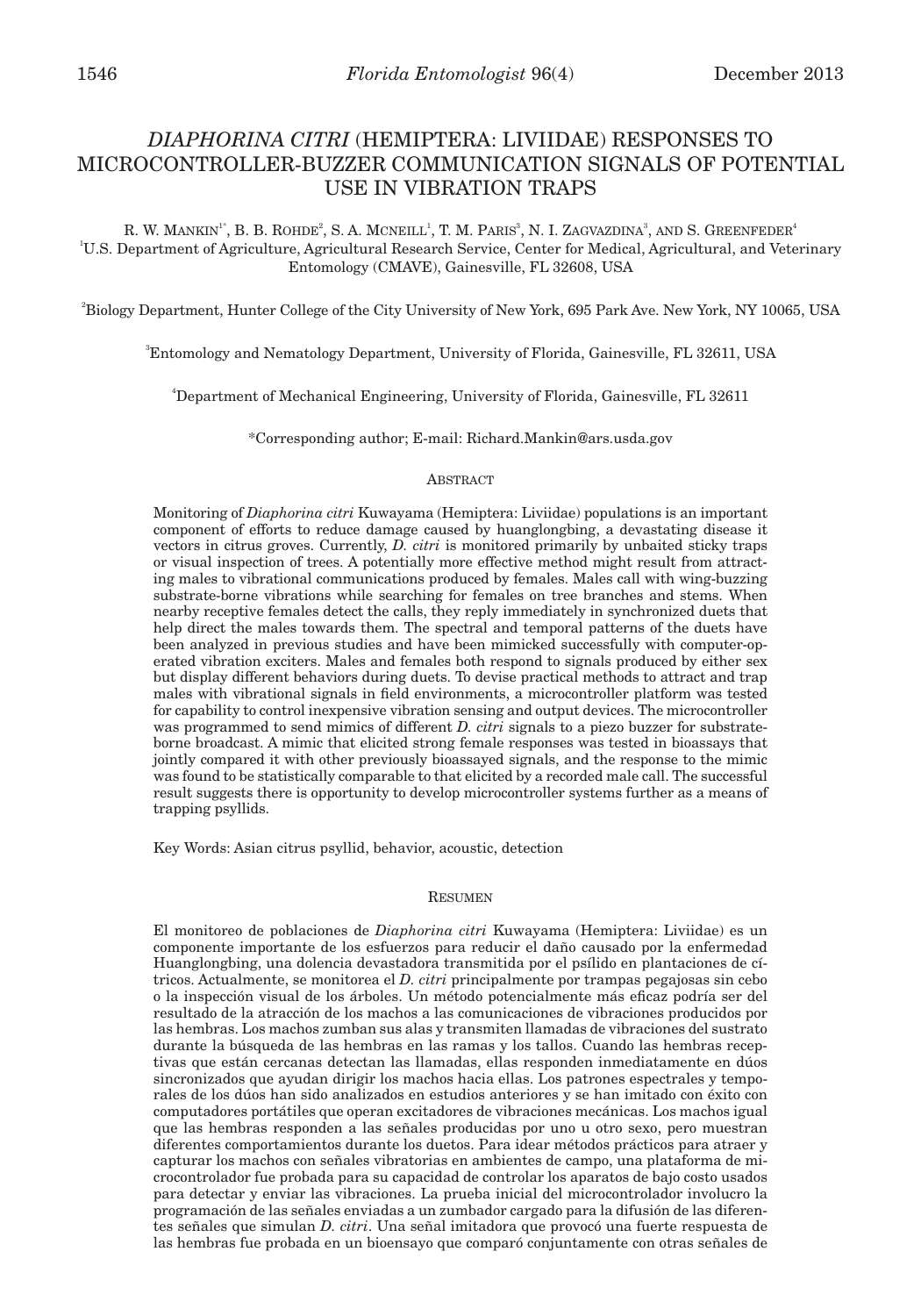bioensayos previamente sometidos, y se encontró que la respuesta al imitador fue estadísticamente comparable a la provocada por la llamada grabada del macho. El éxito del imitador sugiere que hay una oportunidad para seguir desarrollando sistemas de microcontroladores como una manera para capturar psílidos.

Palabras Clave: psílido asiático de los cítricos, comportamiento, electrónico, zumbador piezo, sensores

The need to develop improved methods to detect and suppress populations of *Diaphorina citri* Kuwayama (Hemiptera: Liviidae) (Sétamou et al. 2008; Wenninger et al. 2009b; Hall et al. 2012; Grafton-Cardwell et al. 2013), an economically important vector of huanglongbing (Bové 2006; USDA National Invasive Species Information Center 2013; Browning 2013), has stimulated studies to understand and co-opt the vibrational communication and mating behaviors of this pest for detection and trapping (Wenninger et al. 2009a; Rohde et al. 2013). Mate-seeking males produce substrate-vibration calls intermittently while exploring along branches of a host citrus tree. When a receptive female replies back in a synchronous duet, the male performs a directed search to locate her, continuing to call occasionally during the searching process and using her replies to help target his search. Males and females produce vibrational signals with similar spectral and temporal characteristics (Wenninger et al. 2009a). Potentially, a trap that attracts male *D. citri* effectively with vibrations might enable more accurate sampling to better determine when populations begin to increase and treatment is needed (e.g., Stansly et al. 2009).

In a recent proof-of-principle study (Rohde et al. 2013), a laptop-controlled vibration exciter produced *D. citri* signal mimics that attracted males searching on small citrus trees in a laboratory environment. Males respond to signals recorded from either female or male conspecifics, particularly those that contain multiple harmonics of about 200 Hz at frequencies between 1000-2000 Hz. Signals derived from female replies, male calls, and computer program outputs have been used successfully to elicit both male attraction and female replies. Preliminary investigations using the laptop-exciter system suggest that males engage in search behaviors more frequently when the mimics are synchronized to follow immediately after a call than when they are presented at random or are absent.

The demonstration that synchronized mimics of duetting signals are attractive to male *D. citri* in a laboratory setting suggests that such methods might lure mate-seeking males to traps in field environments as well. However, much of the technology associated with detection, analysis, and production of insect vibrational communication signals is difficult or costly to employ in the field (Cocroft & Rodriguez 2005; Mankin et al.

2010, 2011). To transfer this technology into effective trapping systems for *D. citri* males in citrus groves, it would be preferable to substitute lowpower, low-cost, compact devices for the laboratory instrumentation. Here, we describe tests of the capability of a battery-powered, low-cost microcontroller platform operating an inexpensive piezoelectric buzzer to produce effective mimics of *D. citri* communicatory vibrations.

A major objective in programming the microcontroller output was to produce multiple harmonics of 200 Hz between 1000 and 2000 Hz, as was observed previously in signals that successfully elicited male attraction (Rohde et al. 2013). In addition, the harmonics usually were 5-10% higher near the middle of the signals than at the beginnings and endings, so this signal characteristic also was incorporated into the mimics. To determine if the output had relevance to *D. citri* behavior, the mimics were tested in bioassays that compared proportional responses of females to mimics with responses to previously bioassayed *D. citri* signals, where proportional response was measured as the fraction of signals presented that elicited a female reply.

#### Materials and Methods

# Insects and Experimental Arena

Nymphs obtained from a rearing colony maintained at USDA-ARS-CMAVE, originally collected from citrus in fields near Ft. Pierce, Florida (Hall et al. 2007), were placed individually into isolation chambers, each prepared in advance by filling a 21-cm-long, 3.75-cm-diam cone-tainer (model SC10, Steuwe and Sons, Inc., Tangent, Oregon) with potting soil and adding a small citrus seedling. The isolation chambers were capped with 10-cm-long tubing, screened at the top, with four additional screened holes spaced ca. 1 cm below the top (see additional details in Paris et al. 2013). Soil moisture was maintained by placing the isolation chambers in racks over water-filled trays. The nymphs, kept on a 16:8 light cycle at 25-30 °C, emerged as adults within 2-6 days and females were selected for bioassays 3-9 days after emergence. Bioassayed females were kept in their original isolation chambers, separate from other conspecifics, and remained virgin until testing. They were transferred to the CMAVE rearing colony after the tests.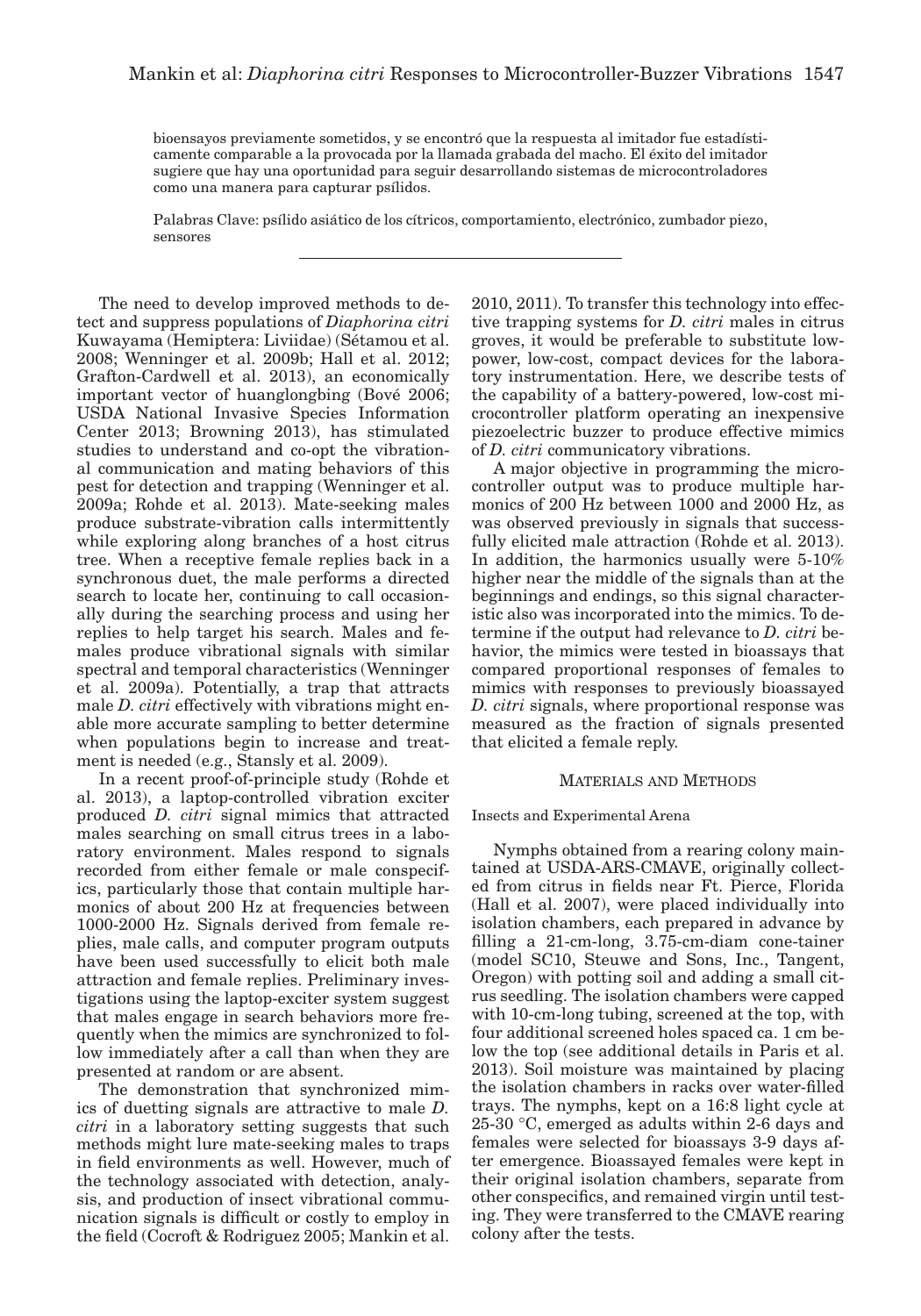Bioassays were performed inside a vibrationshielded anechoic chamber, 4-10 h after the beginning of photophase, on a 25-cm-height Duncan grapefruit tree (C*itrus paradisi* Macf.; Rutaceae) or a 30-cm-height Hamlin sweet orange tree (*C. sinensis* L. Osbeck; Rutaceae). Light was supplied by a three 60-W floodlamps from ca. 1 m above the tree. The bioassays were observed remotely using a videocamera (model HDR-SR1, Sony Corp. New York, New York), 0.5 m to the side, that fed its signal to a monitor outside the chamber.

Signals produced in bioassays were detected by an accelerometer (model 4371, Brüel and Kjær [B&K], Naerum, Denmark) that had been attached by an alligator clip near the base of the tree. The signals were fed from the accelerometer through a charge amplifier (model 2635, B&K) to a signal analysis system (model 4300B, Kay Elemetrics Corp, Lincoln Park, New Jersey) outside the anechoic chamber for digitization, recording, and real-time spectral analysis. Additional temporal pattern and spectral analyses of digitized signals were performed using custom-written (Matlab R2011b, MathWorks, Natick, Massachusetts), Raven (Charif et al. 2008), or Audacity (http://audacity.sourceforge.net) software.

Microcontroller-Buzzer and Laptop-Vibration-Exciter Systems for *D. citri* Mimic Broadcasts

The feasibility of low-cost production of *D. citri* vibrational signal mimics was considered by connecting an inexpensive, open-source microcontroller prototyping platform (Arduino Uno, Arduino Inc., Italy http://arduino.cc/en/Main/ ArduinoBoardUno) to a circuit containing a 6-12 V-DC power source, an on-off switch, and a piezoelectric buzzer (Fig. 1). The microcontroller platform is compact (8 by 5.4 by 3.2 cm) and fits easily into many commonly used insect traps. A standard 8-AA-cell, 6.0 by 3.0 by 6.2-cm battery holder can fit inside the trap if it is not convenient to attach it to a nearby branch or trunk, and a 9-V battery can be used for short-duration applications. Several preliminary laboratory tests were conducted by operating the system with 9-V bat-





Fig. 1. Diagram of *D. citri* mimic-signal broadcast device, including the output pins on the Arduino microcontroller platform and the manual switches setting the output to the piezo buzzer. During bioassays, the main power switch was controlled remotely (Pushbutton) from outside the anechoic chamber.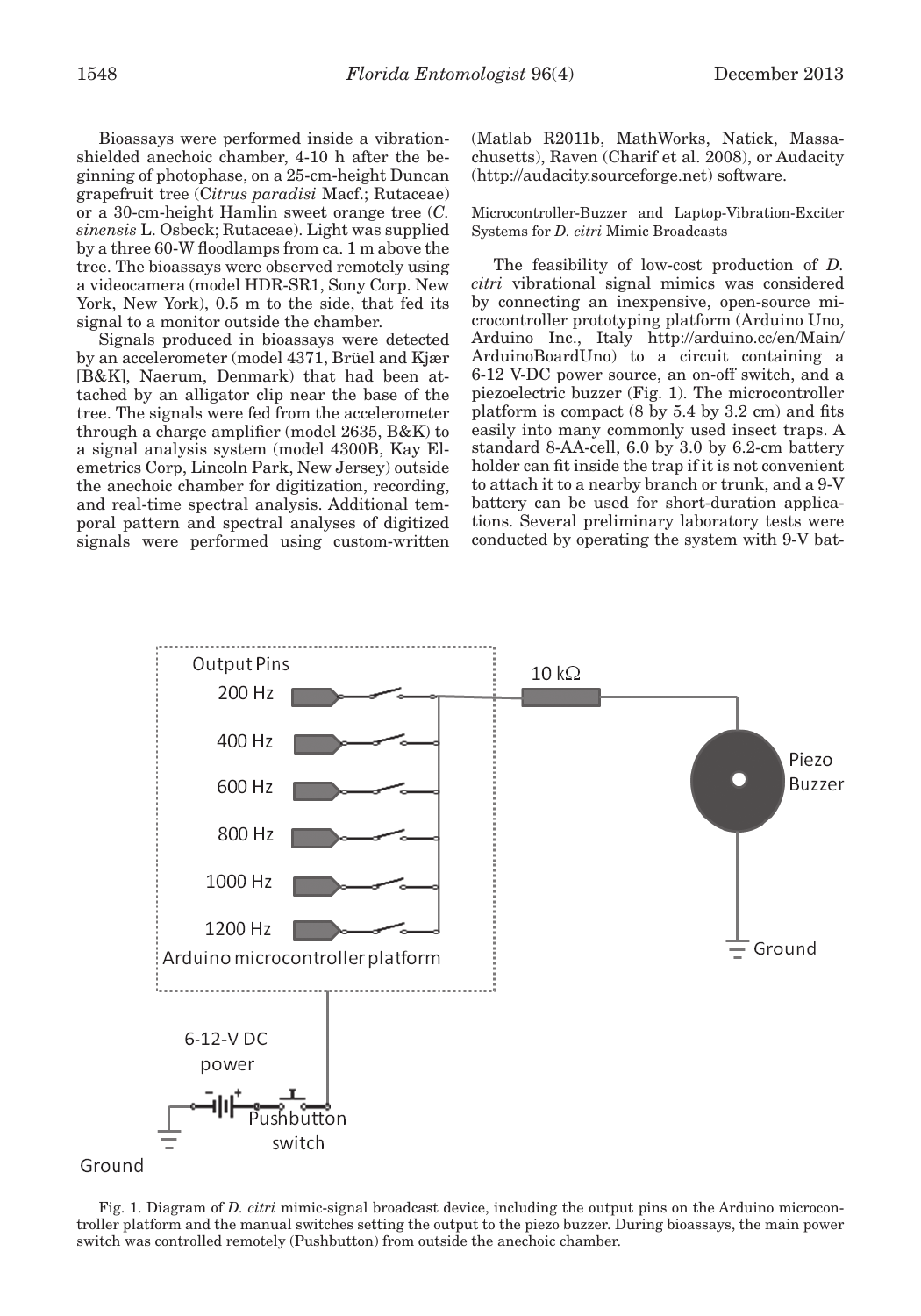teries, and preliminary laboratory and field tests were conducted by operating the system with the AA-cell packs to confirm estimates (see http://arduino.cc/en/Main/ArduinoBoardUno) that, at a typical rate of current usage of 50 ma, the 8 AA cells could provide power for periods up to nearly 2 days and a 9-V battery for approximately 6 h. In these cases, the batteries first were connected to the Arduino system to provide continuous power, and the capability of the system to power the buzzer was tested multiple times each hour towards the end of the expected operating period.

Initially, the microcontroller was programmed to oscillate 6 of the 14 digital output pins at frequencies of 200, 400, 600, 800, 1,000, and 1,200 Hz. These 6 frequencies then were combined by adding the signals from the 200-Hz pin to those from one or more of the other output pins to the piezoelectric buzzer. Resistance (e.g., 10  $k\Omega$  in Fig. 1) was added to the circuit as needed to reduce or increase signal output to biologically relevant levels (see next section). After the initial tests of system operation, the programming of the output pins was modified slightly to produce a mimic with multiple harmonics that increased and then decreased in frequency during the course of a signal, as had been observed with recorded calls and replies in Wenninger et al. (2009) and Rohde et al. (2013) (see RESULTS). The resultant mimic, denoted as mop2\_12, was evaluated by attaching the buzzer to a side branch of the tree with an alligator clip and monitoring the responses of females to the microcontroller-buzzer system broadcasts.

For consistency, a 9-V, 17-mm-diam buzzer (9S3164, Taiyo Yuden, Tokyo, Japan) with a resonant frequency of 7.6 kHz was used in all the bioassays and most of the preliminary tests. A variety of inexpensive buzzers of different sizes and resonant frequencies are available from different manufacturers, however, and additional tests were conducted to consider whether differences among buzzers significantly affected characteristics of signals transmitted through the tree. Three other buzzers with different resonant frequencies were tested, manufactured by PUI Audio Inc., Dayton Ohio: 2.0 kHz (No. AB2720B), 3.6 kHz (AB2036B), and 4.6 kHz (AB2746B). Each buzzer was connected to the Arduino system and then attached to a side branch of the tree. The buzzer signals were monitored by the accelerometer and their amplitudes and frequency spectra were analyzed using Audacity software.

Bioassays of Female Response to Microcontroller-Buzzer and Laptop-Vibration-Exciter Signals

The responses of females to the buzzer broadcasts were placed in context by conducting bioassays in which the females were presented with mop2\_12 mimics as well as 4 conventionally produced signals that had elicited a wide range of high to low rates of proportional responses: a recorded male call, a recorded female reply, a synthetic mimic (mh1200), and white noise (Rohde et al. 2013). The conventionally produced signals were played by a laptop computer using QuickTime (Apple, Inc., Cupertino California) to a vibration exciter (Model 4810, B&K) attached with a small push rod near the middle of the main stem of the tree.

In each bioassay, a female was coaxed from a small vial onto a leaf near the top the tree. After she settled on the flush and began feeding, the observers left the anechoic chamber to avoid further disturbance. Thirty examples each of the mop2\_12-mimic broadcasts and the 4 signals from the vibration exciter were triggered in random order (generated by the Matlab function, randperm) at intervals of 5-10 s. The responses to each signal were noted. As in previous bioassays, the proportional response to each test signal was measured as the fraction of playbacks to which the female replied. Eleven females were bioassayed.

In preparing for the bioassays, the amplitudes of signals from the microcontroller-buzzer and laptop-vibration-exciter systems were adjusted to approximate the amplitudes of replies from several females in preliminary tests. The mop2\_12-mimic amplitude was adjusted by increasing or decreasing the circuit resistance, which typically was set at 10 kΩ. The signals from the vibration-exciter system were adjusted by changing the amplitude of the output from the laptop computer. These settings were used for subsequent bioassays, with occasional adjustments when signal levels of female replies and test signals failed to remain similar in amplitude.

#### Statistical Analyses

Significance of differences among responses to different signals was confirmed by applying a nonparametric one-way repeated measures Friedman's test (SAS Institute 2004). Nonparametric Wilcoxon signed-ranked tests (SAS Institute 2004) then were applied to compare separately the proportional responses to different signals*.*

#### **RESULTS**

#### Microcontroller-Buzzer Broadcast Characteristics

An example of a series of signals produced by combinations of output from different pins of the microcontroller platform to the 7.6-kHz piezo buzzer is shown in Fig. 2. The 200 Hz pin operated during each of the series, and multiple har-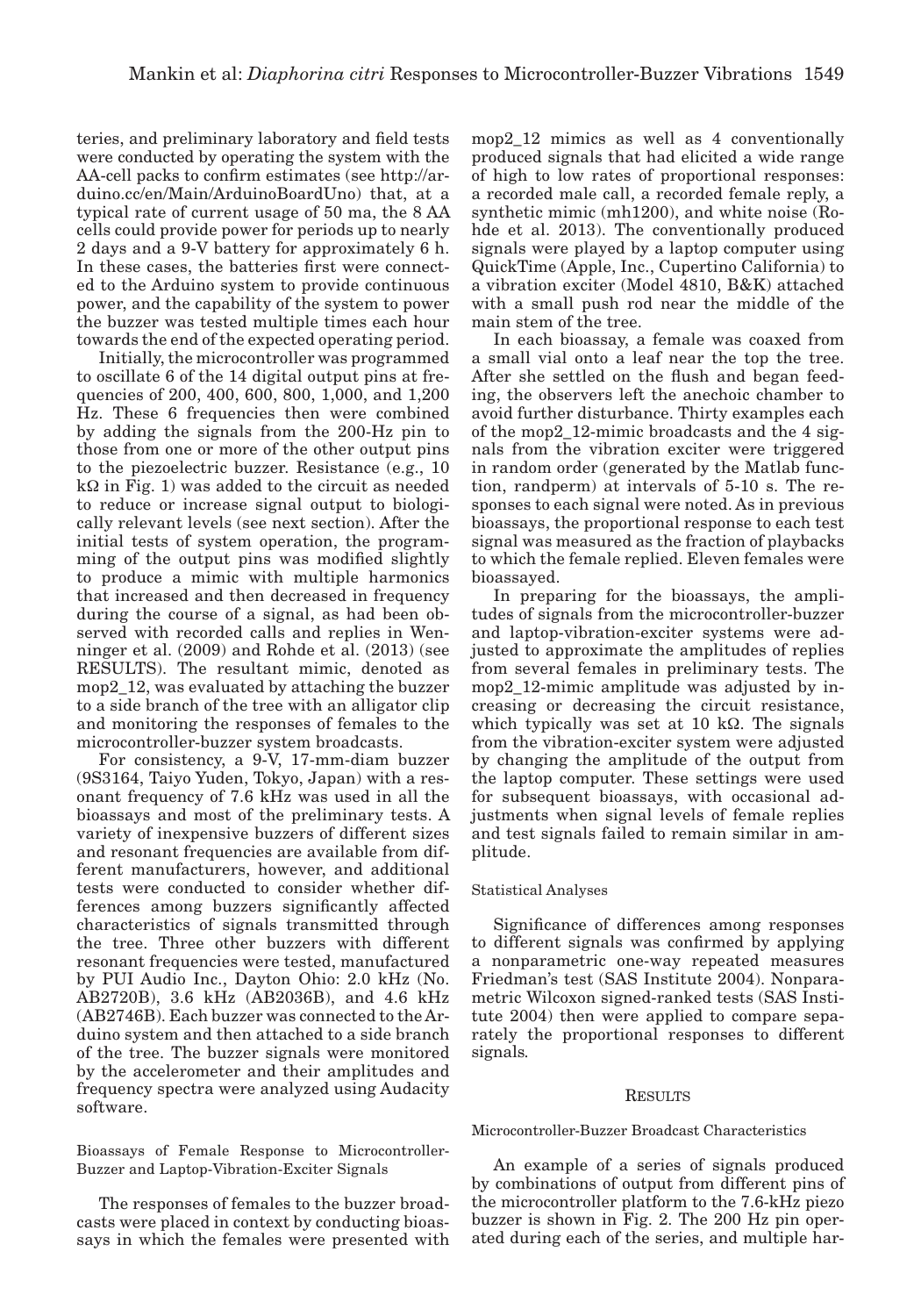

Fig. 2. Spectrogram of a series of signals transmitted to tree by microcontroller output to piezoelectric buzzer. All signals in this series contained output from 200-Hz pin. Solid bars with pin labels below the bottom of the spectrogram mark the times when signals from 400-, 600-, 800-, 1000- or 1200-Hz pins were added to the 200-Hz pin signal. Dotted boxes indicate frequencies where contributions from the added pin were observed. Harmonics of the initial, fundamental frequencies also appear in each signal of the series. Darker lines in the spectrogram indicate relatively higher signal energies; for example, the line near 1 kHz contributed from the 1000-Hz pin, the line near 1.2 kHz contributed from the 1200-Hz pin, and the lines near 1.4 and 1.8 kHz which appeared whenever the 200-Hz pin was turned on.

monics of the 200 Hz fundamental appear clearly. Contributions from operation of the 400, 600, 800, 1,000, and 1,200 Hz pins, respectively, are seen in the dashed boxes. In this example, the output pins were switched manually, and broadband background noise was present during the period when the operator switched the signal from one pin to another.

The combination of 200 and 1,200 Hz output pins (last signal in the series of Fig. 2) was one of several in the series that produced multiple harmonics with strong energy between 1 and 2 kHz, which had been found previously to be important for eliciting high proportions of female replies (Rhode et al. 2003). This signal was selected as the first candidate for bioassay testing. To modify the output so that the frequencies of harmonics increased and then decreased during the course of the signal, the programming of the Arduino output pins was adjusted so that the 200 Hz and 1,200 Hz fundamental frequencies were increased and then decreased in steps of 0.833 and 5 Hz, respectively, at intervals shown in Table 1. An example of the resultant signal (mop2\_12-mimic) and a female reply is shown in Fig. 3, along with examples of other test signals and replies.

The spectra of signals transmitted from buzzers with 2.0-, 3.6-, and 4.6-kHz resonant frequencies to the accelerometer at the base of the tree are shown in Fig. 4. Because each buzzer was driven by the same 200 and 1200 Hz signals from the Arduino microcontroller, it was expected that peak frequencies would occur at multiples of 200 Hz harmonics, but the relative amplitudes might be different. In this case, the 2 kHz buzzer produced the highest signal levels across most of the spectral range, but all of the buzzers produced multiple harmonic peaks between 1-2 kHz.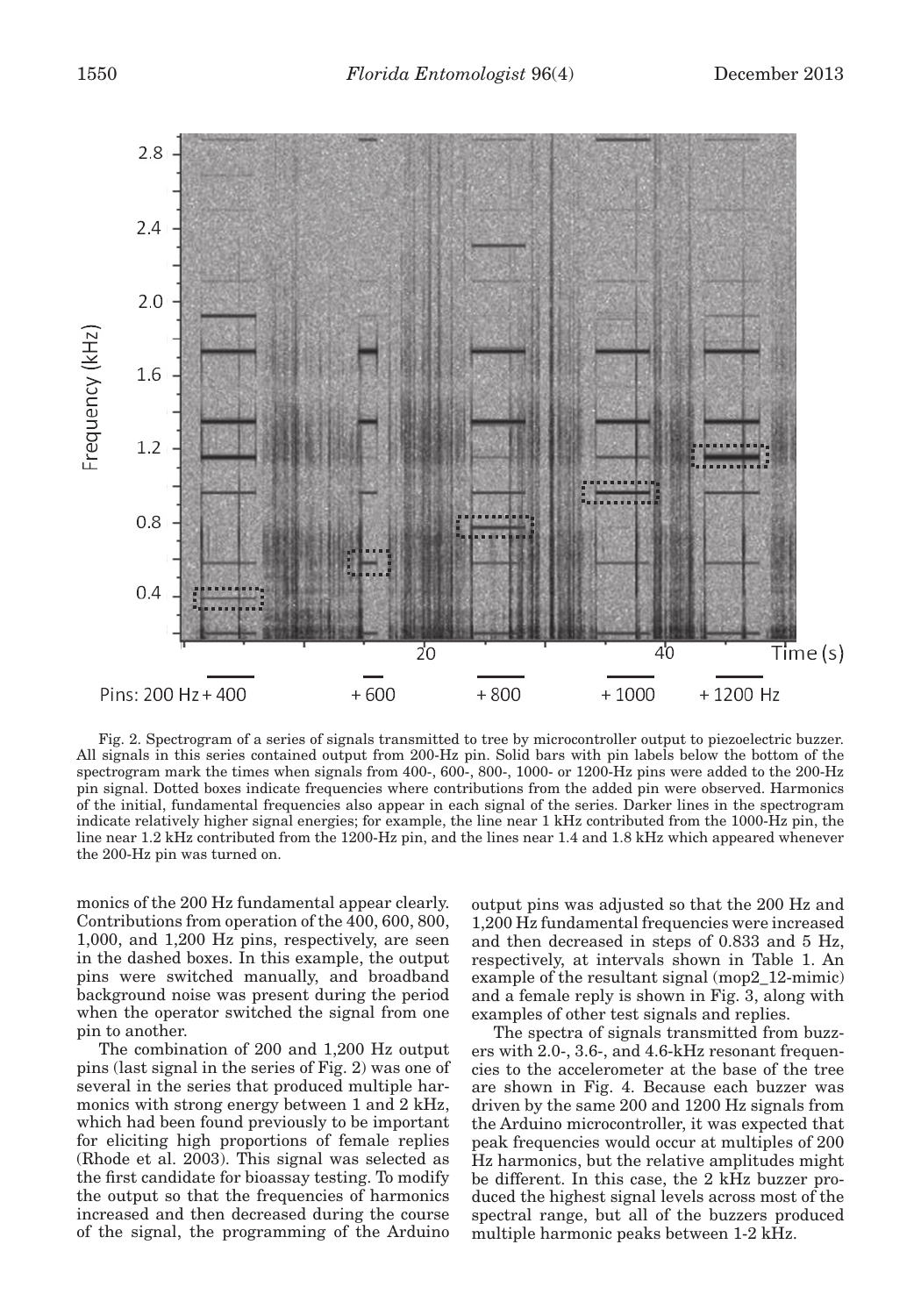| Rising phase |          |              |         | Falling phase |          |            |         |
|--------------|----------|--------------|---------|---------------|----------|------------|---------|
| Hpin(Hz)     | Lpin(Hz) | Start (ms)   | End(ms) | Hpin(Hz)      | Lpin(Hz) | Start (ms) | End(ms) |
| 1200         | 200      | $\mathbf{0}$ | 15      | 1265          | 210.83   | 750        | 835     |
| 1205         | 200.83   | 15           | 35      | 1260          | 210      | 835        | 915     |
| 1210         | 201.67   | 35           | 60      | 1255          | 209.167  | 915        | 990     |
| 1215         | 202.5    | 60           | 90      | 1250          | 208.33   | 990        | 1060    |
| 1220         | 203.33   | 90           | 125     | 1245          | 207.5    | 1060       | 1125    |
| 1225         | 204.167  | 125          | 165     | 1240          | 206.67   | 1125       | 1185    |
| 1230         | 205      | 165          | 210     | 1235          | 205.83   | 1185       | 1240    |
| 1235         | 205.83   | 210          | 260     | 1230          | 205      | 1240       | 1290    |
| 1240         | 206.67   | 260          | 315     | 1225          | 204.167  | 1290       | 1335    |
| 1245         | 207.5    | 315          | 375     | 1220          | 203.33   | 1335       | 1375    |
| 1250         | 208.33   | 375          | 440     | 1215          | 202.5    | 1375       | 1410    |
| 1255         | 209.167  | 440          | 510     | 1210          | 201.67   | 1410       | 1440    |
| 1260         | 210      | 510          | 585     | 1205          | 200.83   | 1440       | 1475    |
| 1265         | 210.83   | 585          | 665     | 1200          | 200      | 1475       | 1495    |
| 1270         | 211.67   | 665          | 750     |               |          |            |         |

Table 1. Frequencies and timing of tones programmed to microcontroller output pins for rising and falling phases of *Diaphorina citri* signal mimics.

Hpin indicates high-frequency output pin.

Lpin, low-frequency output pin; Start and End are times (ms) relative to the beginning of the signal.

## Female *D. citri* Proportional Responses

Females replied to a significantly greater fraction of male-call and mop2\_12-mimic signals than to female-reply and mh1200-mimic signals, and all of these responses were greater than to white noise signals (Table 2). All but 3 females exhibited a greater proportional response to the male-call signal than to any other. Two of these exhibited a greater proportional response to the mop2\_12-mimic signal and one to the female-reply signal. Three females exhibited 0.9 or greater proportional response to the male-call signal but exhibited less than a 0.3 proportional response to any of the other signals. This suggests that *D. citri* females exhibit a range of selectivity to different forms of male calls, as has been observed also with other psyllids (Percy et al. 2006).

#### **DISCUSSION**

This study explored the possibility of constructing an inexpensive, low-power device capable of producing synchronized duetting vibrations serving as a lure for trapping male *D. citri* searching for females in the branches of citrus tree canopies. The results above indicate that readily available microcontroller systems can be programmed easily to produce signals with multiple harmonics, confirmed to be of behavioral relevance to male and female *D. citri*. There is evidence also, see last section below, that such systems have satisfactory power usage for short to mid-term trapping durations.

Importance of Multiple Harmonics to Attractiveness of *D. citri* Communication Mimics

The 4 calls and mimics in Table 2 and Fig. 3 were similar in that all of them contained energy at multiple harmonics of 200 Hz between 1-2 kHz, although there many differences in other acoustic characteristics. They all elicited significantly greater behavioral responses than white noise that contained a random distribution of all the stimulatory frequencies. This result is supportive of a hypothesis that the presence of energy at multiple harmonics of about 200 Hz between 1-2 kHz may be important for eliciting female *D. citri* responses, as observed in a previous study (Rohde et al 2013), while differences in relative amplitudes of harmonics and differences in temporal patterns may have lesser effect. Males also may focus on the presence of multiple harmonics rather than specific frequencies or temporal patterns, considering that in Fig. 3, female replies exhibited both spectral and temporal pattern variability. In addition, we observed multiple occurrences of a female beginning her reply before a male call had ended, which suggests that the total duration of the male call is not a significant determinant in a female's decision to produce a reply.

Part of the reason why *D. citri* may exhibit some flexibility in the relative amplitudes of different harmonics in their duets is that these aspects of the vibrational signals can be modified in unpredictable ways as the signals are transmitted between duetting partners along the plant substrate (Cocroft et al. 2006; Hambric 2006; Mankin et al. 2008, 2011). In Figs. 2 and 4 for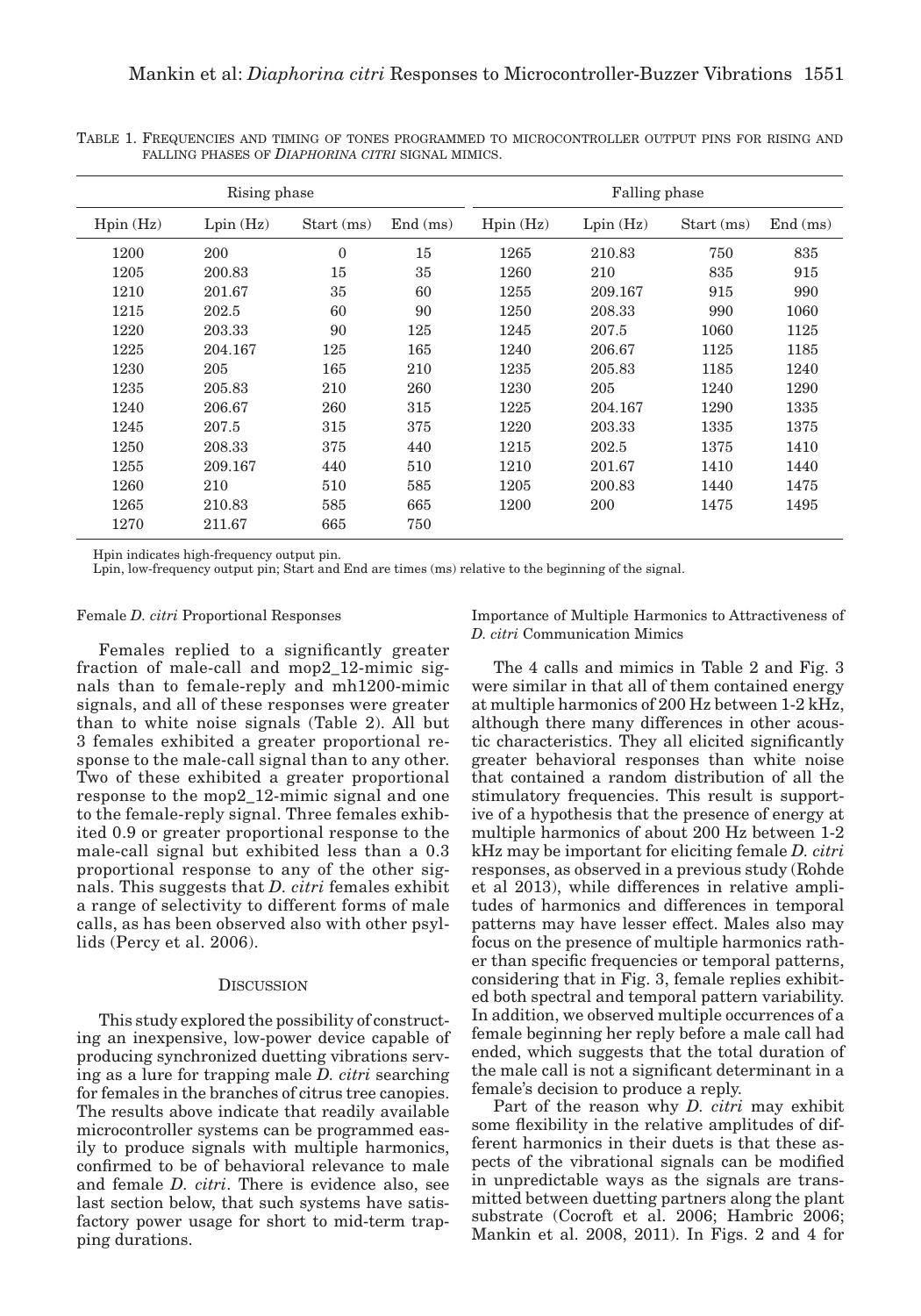

Fig. 3. Oscillograms and spectrograms of microcontroller-buzzer or laptop-vibration-exciter signals of different spectral and temporal patterns and the associated replies from test females: A) male-call, B) mop2\_12-mimic, C) female-reply, D) mh1200-mimic. White noise is not shown in this figure, but an example of white noise can be seen in Fig. 3 of Rohde et al. (2013). All oscillograms were set at the same vertical scale relative to the signal received at the accelerometer (relative amplitude), and areas of darker shading in the spectrograms indicate higher relative energies at those frequencies and times.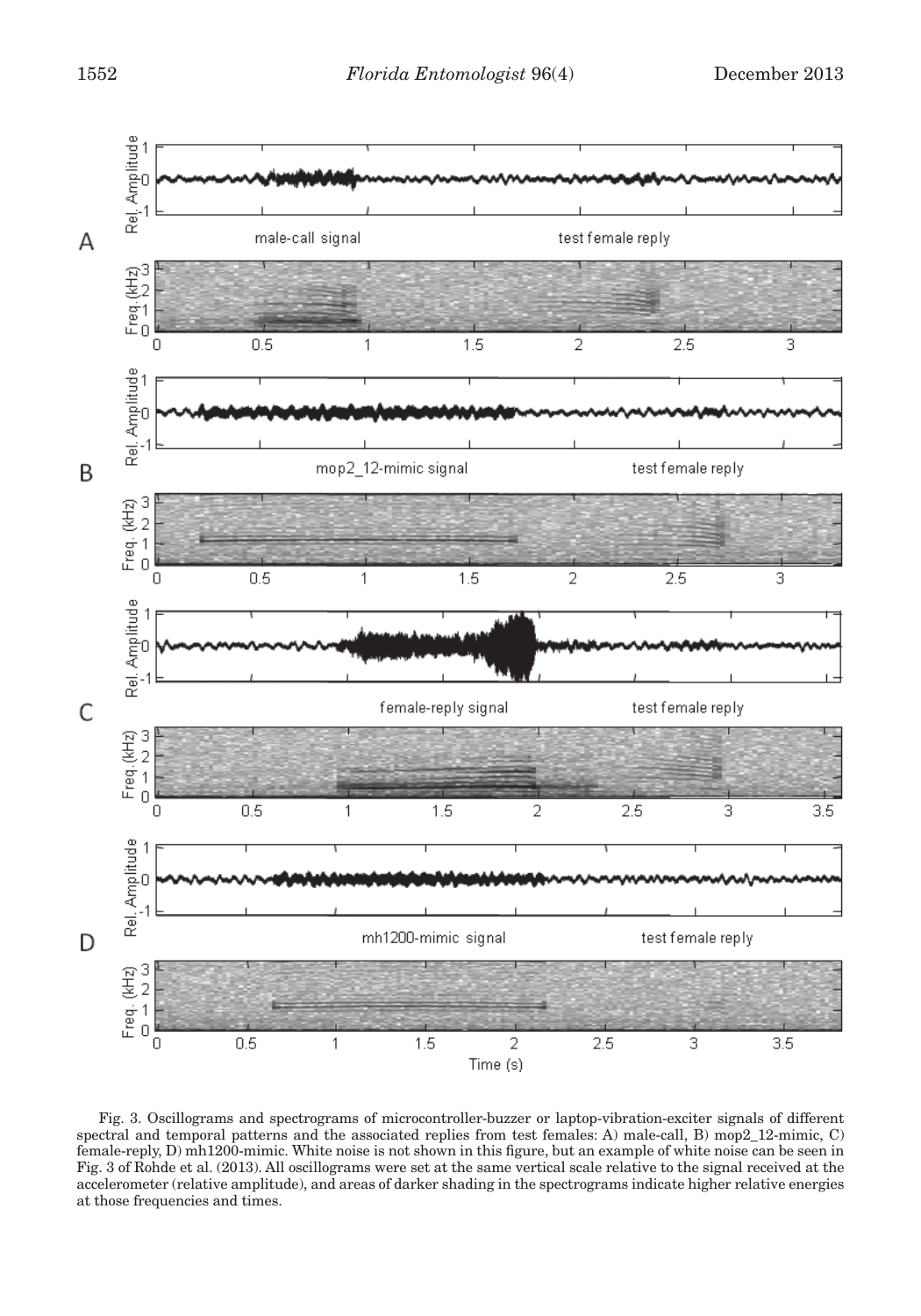

Fig. 4. Spectra of signals produced by Arduino output to A) 2.0-kHz (dash-dot), B) 3.6-kHz (dashed), C) 4.6-kHz (dotted), and D) 7.6-kHz buzzers (solid line), as measured by accelerometer at base of tree. All signals are shown on the same relative amplitude scale.

example, only 2 frequencies are outputted to the piezoelectric buzzers, but multiple harmonics of different relative amplitudes can be detected by the accelerometer at the base of the tree. The amplitudes of the harmonics could be different if the buzzer were attached to a different branch or a differently sized tree (Hambric 2006). Only the presence of energy at multiple harmonics, but not a specific pattern of relative amplitudes or durations was found consistently in successful signals observed in Wenninger et al. (2009a), Rohde et al. (2013), and this report.

# *D. citri* Vibration Trap Power Usage and Cost Analysis

Power usage is a practical concern for any electronic system in field environments away from an electrical grid. The Arduino system is specified to draw about 50 ma current under routine conditions (see http://arduino.cc/en/Main/ArduinoBoardUno). At this rate, sets of 8 AA cells could power an intermittently operating system for 2 days. A 9-V battery could power the system for

about 6 h. These approximate battery lifetimes were confirmed in several preliminary studies (see METHODS).

According to the instruction manual for the microcontroller chip, reductions in power usage could be achieved by placing parts of the system in sleep mode when not in use. Indeed, recent preliminary tests indicate that the Atmega328 microcontroller chip (Atmel Corp, San Jose, California) on the Arduino Uno system not only has the capability to spectrally modulate the signal output, as with the mop2\_12 mimic, but has sufficient capability to perform other tasks concurrently with signal production, such as operation of a light sensor to set the system into sleep mode during darkness. In an initial test of this capability, it has been possible to operate a system for 4 days before loss of power. Also, careful selection of piezo buzzers may increase the effective range of a trap for a given level of power usage. The results in Fig. 4 suggest that, for a given power output, signals from 2-kHz buzzers might be detectable over longer distances than the signals from the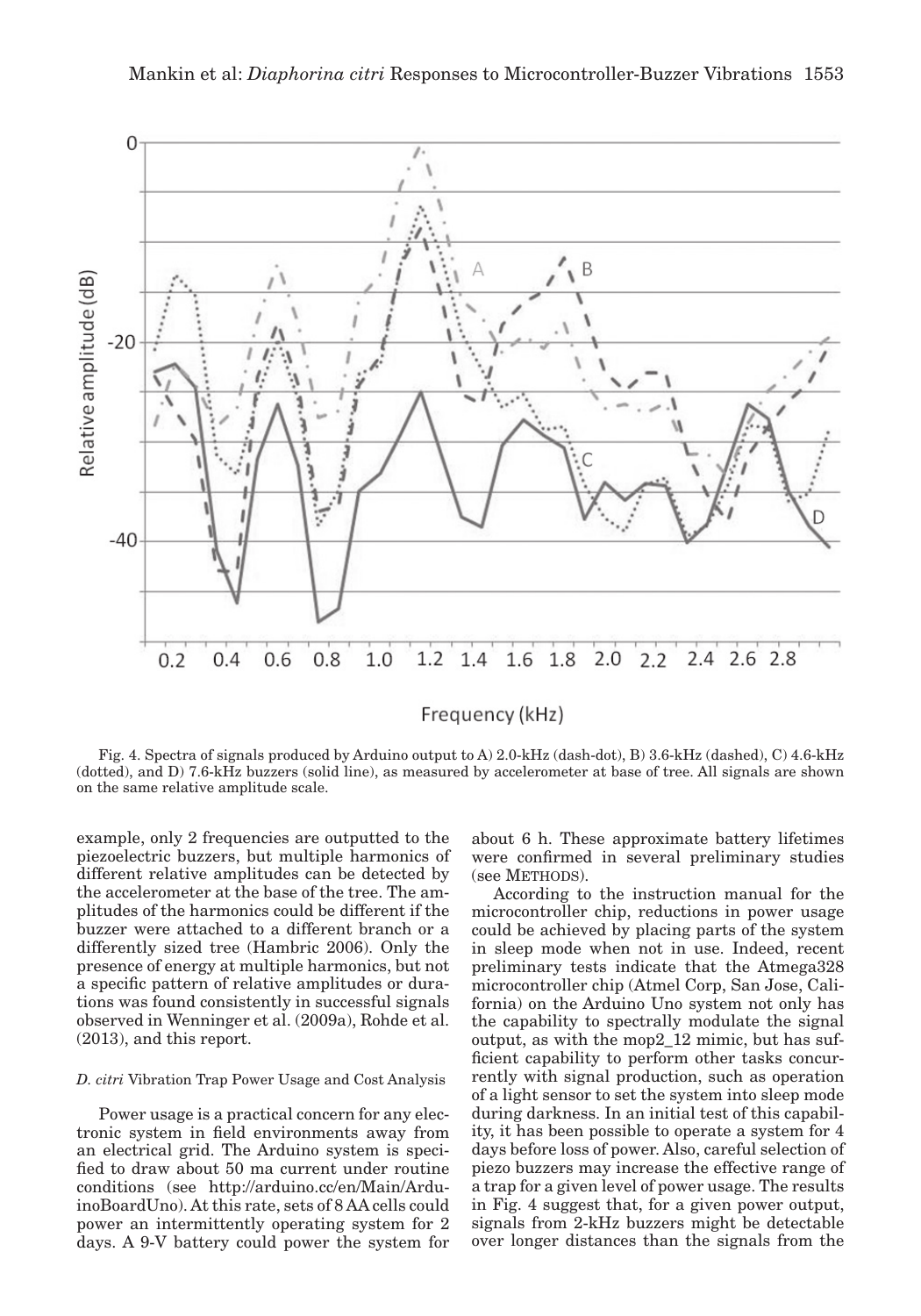Table 2. Means ± se of female *Diaphorina citri* proportional responses to microcontrollerbuzzer or laptop-vibration-exciter produced signals of different spectral and temporal patterns, arranged in order of high-to-low response.

| Signal                     | Proportional response |
|----------------------------|-----------------------|
| male-call (Fig. 3A)        | $0.64 \pm 0.09$ a     |
| $mop2_12$ -mimic (Fig. 3B) | $0.52 \pm 0.09$ a     |
| female-reply $(Fig. 3C)$   | $0.31 \pm 0.09$ b     |
| $mh1200$ -mimic (Fig. 3D)  | $0.27 \pm 0.08$ b     |
| white noise                | $0.01 \pm 0.01$ c     |
|                            |                       |

Significant differences occurred in the mean proportional response to different signals (Friedman's test statistic = 27.77, df = 4, *P* < 0.001). Mean proportional responses followed by the same letter are not significantly different at the  $P < 0.05$  level under Wilcoxon signed rank test. Specific comparisons were: male-call ranked with mop2\_12-mimic,  $T = 13$ ,  $\overline{N} = 11$ ,  $P > 0.05$ ; male-call ranked with female-reply,  $T_s = 4.5$ ,  $N = 11$ ,  $P < 0.01$ ; male-call ranked with mh1200-mimic,  $T_s = 0$ ,  $N = 11$ ,  $P < 0.001$ ; male-call ranked with white noise,  $T = 0$ ,  $N = 11$ ,  $P < 0.001$ ; mop\_2-12-mimic ranked with female-reply,  $T_s = 0$ ,  $N = 10$ ,  $P <$ 0.001; mop2\_12-mimic ranked with mh1200-mimic,  $T_s = 10$ , *N*  $= 11, P < 0.05$ ; mop2\_12-mimic ranked with white noise,  $T = 0$ ,  $N = 10, P < 0.001$ ; female-reply ranked with mh1200-mimic,  $T_s$  $= 13, N = 9, P > 0.05$ ; female-reply ranked with white-noise,  $T_s$  $= 0, N = 9, P < 0.001$ ; mh1200-mimic ranked with white noise,  $T_s = 0, N = 9, P < 0.001.$ 

higher frequency buzzers because the resonant frequency is closer to the most behaviorally relevant signals.

The \$40-\$60 cost of these microcontroller-sensor systems is greater than the cost of sticky traps but there are potential benefits from improved trapping efficiency and reusability. Certainly the cost is orders of magnitude lower than the cost of the laboratory equipment it replaces. In addition, experience with programming and operation of these systems indicates that sensors to detect vibration, temperature, humidity, and light could be added and controlled at reasonable cost, which could make such devices even more useful as entomological research tools.

#### **ACKNOWLEDGMENTS**

We thank Betty Weaver, Jane Sharp, and Everett Foreman (USDA ARS CMAVE) for insect rearing, bioassay testing, and signal analysis assistance. Funding was provided in part by a grant from the Citrus Research and Development Foundation. The use of trade, firm, or corporation names in this publication is for the information and convenience of the reader. Such use does not constitute an official endorsement or approval by the USDA of any product or service to the exclusion of others that may be suitable. The USDA is an equal opportunity provider and employer.

#### References Cited

- Bové, J. M. 2006. Huanglongbing: a destructive, newly emerging, century-old disease of citrus. J. Plant Pathol. 88: 7-37.
- Browning, H. 2013. A simple math equation to describe HLB research direction. http://citrusrdf.org/wp-content/uploads/2013/01/CRDF-Jan-2013-Column.pdf
- Charif, R. A., Waack, A. M., and Strickman, L. M. 2008. Raven Pro 1.3 user's manual. Cornell Laboratory of Ornithology, Ithaca, NY.
- Cocroft, R. B., and Rodríguez, R. L. 2005. The behavioral ecology of insect vibrational communication. Bioscience 55: 323-334.
- Cocroft, R. B., Shugart, H. J., Konrad, K. T., and Tibbs, K. 2006. Variation in plant substrates and its consequences for insect vibrational communication. Ethology 112: 779-789.
- Grafton-Cardwell, E. E., Stelinski, L. L., and Stansly, P. A. 2013. Biology and management of Asian citrus psyllid, vector of the Huanglongbing pathogens. Annu. Rev. Entomol. 58: 413-432.
- Hall, D. G., S. L. Lapointe, and E. J. Wenninger. 2007. Effects of a particle film on biology and behavior of *Diaphorina citri* (Hemiptera: Psyllidae) and its infestation in citrus. J. Econ. Entomol. 100: 847-854.
- Hall, D. G., Richardson, M. L., Ammar, E.-D., and Halbert S. E. 2012. Asian citrus psyllid, *Diaphorina citri*, vector of citrus huanglongbing disease. Entomol. Exp. Appl. 146: 207-223.
- HAMBRIC, S. A. 2006. Structural acoustics tutorial-Part 1: vibrations in structures. Acoustics Today 2: 21-33.
- Mankin, R. W., Hagstrum, D. W., Smith, M. T., Roda, A. L., and Kairo, M. T. K. 2011. Perspective and promise: a century of insect acoustic detection and monitoring. American Entomol. 57: 30-44.
- Mankin, R. W., Hodges, R. D., Nagle, H. T., Pereira, R. M., and Koehler, P. G. 2010. Acoustic indicators for targeted detection of stored product and urban insect pests by inexpensive infrared, acoustic and vibrational detection of movement. J. Econ. Entomol. 103: 1636-1646.
- Mankin, R. W., Smith, M. T., Tropp, J. M. Atkinson, E. B., and Jong, D. Y. 2008. Detection of *Anoplophora glabripennis* (Coleoptera: Cerambycidae) larvae in different host trees and tissues by automated analyses of sound-impulse frequency and temporal patterns. J. Econ. Entomol. 101: 838-849.
- Paris, T. M., Rohde, B. B., Allan, S. A., Mankin, R. W., and Stansly, P. A. 2013. Synchronized rearing of mated and unmated Diaphorina citri (Hemiptera: Liviidae) of known age. Florida Entomol. 69: 1631-1634.
- PERCY, D. M., TAYLOR, G. S., AND KENNEDY, M. 2006. Psyllid communication: acoustic diversity, mate recognition, and phylogenetic signal. Invertebr. Syst. 20: 431-445.
- Rohde, B., Paris, T. M., Heatherington. E. M., Hall, D. G., and Mankin R. W. 2013. Responses of *Diaphorina citri* (Hemiptera: Psyllidae) to conspecific vibrational signals and synthetic mimics. Ann. Entomol. Soc. America 106: 392-399.
- SAS Institute. 2004. SAS/STAT 9.1 user's guide. SAS Institute, Cary, NC.
- Sétamou M., Flores D., French J. V., and Hall, D. G. 2008. Dispersion patterns and sampling plans for *Diaphorina citri* (Hemiptera: Psyllidae) in citrus. J. Econ. Entomol. 101: 1478-1487.